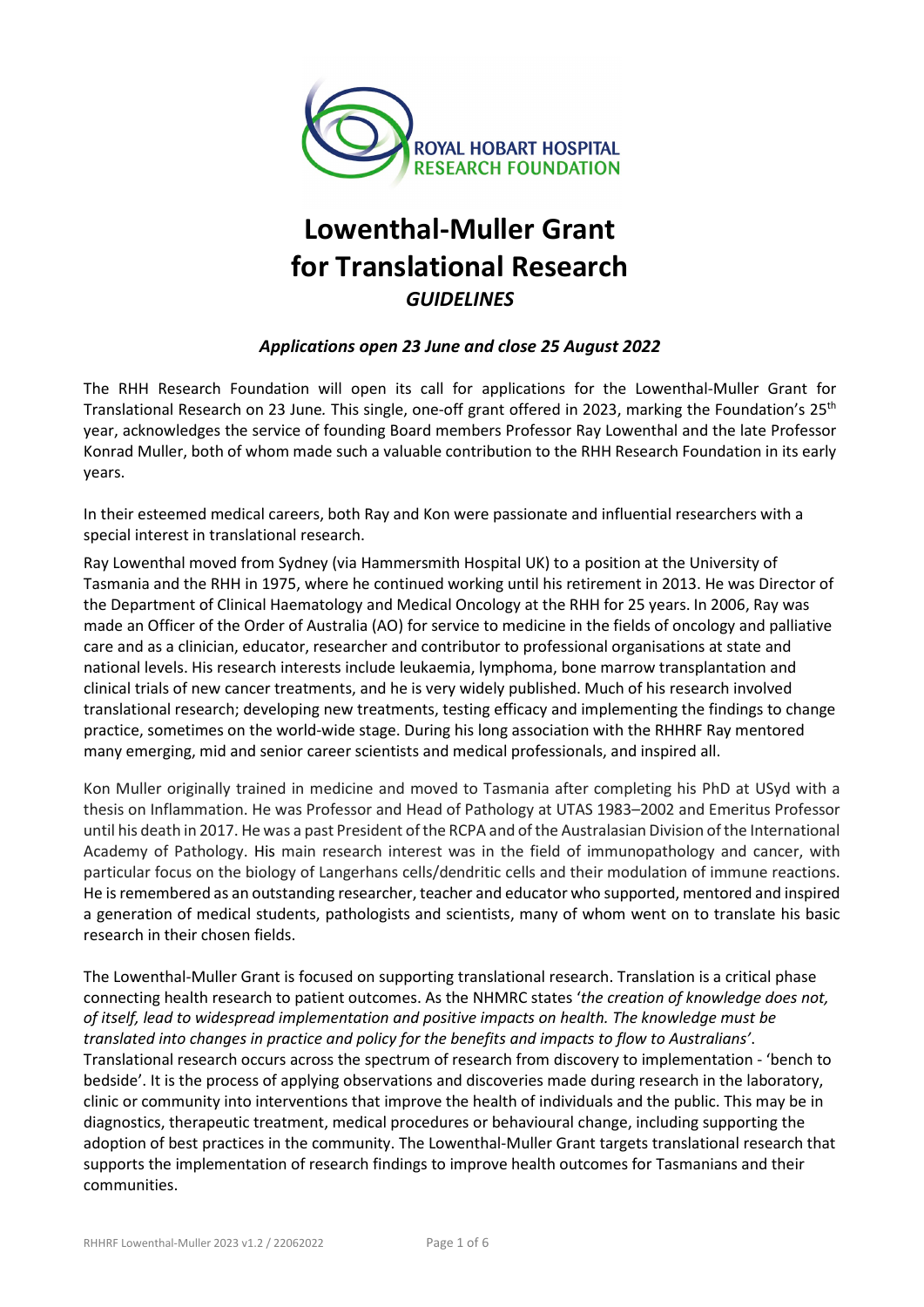

The Lowenthal-Muller Grant will be available for an amount not exceeding \$200,000 (ex GST) over two years, to be allocated as \$100,000 pa (+/- 20% each year). This grant funding is in addition to the RHH Research Foundation's annual funding for Incubator, Project and Major Project Grants in 2023**.**

The RHH Research Foundation and its Scientific Research Advisory Committee (SRAC) abide by the *Australian Code for the Responsible Conduct of Research,* and pursue a rigorous assessment process, with funds allocated on the basis of merit using a nationally-accepted approach predicated on competitive review by the Scientific Research Advisory Committee. This multidisciplinary panel draws upon diverse membership and is endorsed by the National Health and Medical Research Council (NHMRC). To support assessment, the Foundation has established the following *Guiding Principles:*

*Principle One:* Research applications should demonstrate the potential for benefit to the health and wellbeing of Tasmanians, with a focus on those diseases and conditions relevant to the Tasmanian community.

**Principle Two**: Research applications should demonstrate building of local clinical research capacity at the Royal Hobart Hospital (RHH).

*Principle Three:* Research applications should enable research collaboration across disciplines and amongst researchers at various stages of their career path, particularly through alignment/partnership with other research experts/groups/centres/commercial bodies.

*Principle Four:* Research applications should demonstrate the potential for tangible and measurable benefits arising from proposed work, including one or more of the following:

- a) publication(s) in peer reviewed journals;
- b) a competitive research grant application to an external funding body;
- c) a health service delivery outcome (eg. translation into clinical practice improvement) or a demonstrated major impact on policy development;
- d) development of a collaboration/partnership with an external research group or industry; and/or
- e) a patent application.

Each year the RHH Research Foundation selects broad research priorities to guide the focus for consideration of its grant investments. Applications for 2023 Incubator Grants will be reviewed to determine their alignment with and capacity to address the following *Strategic Priorities:*

- Aged care (including diseases of the elderly);
- Chronic disease (including cancer);
- Health Service Delivery and Outcomes (including acute care);
- A healthy start to life (including maternal and child health); or
- Social determinants of health (including mental health).

#### **NOTE: Applications that do not meet the Guiding Principles and/or address one or more of the Strategic Priorities will not be assessed.**

#### *Aim*

The aim of the Lowenthal-Muller Grant is to support a researcher or research team to undertake high quality health care translational research in one of the five strategic priorities above. The RHHRF is committed to ensuring that the Grant is awarded to a project that fulfils the intent of this funding. As such, all submissions must demonstrate the unmet need to be addressed and the methodology by which this will be achieved. Applications are open to all suitably qualified scientific and medical researchers at any career stage.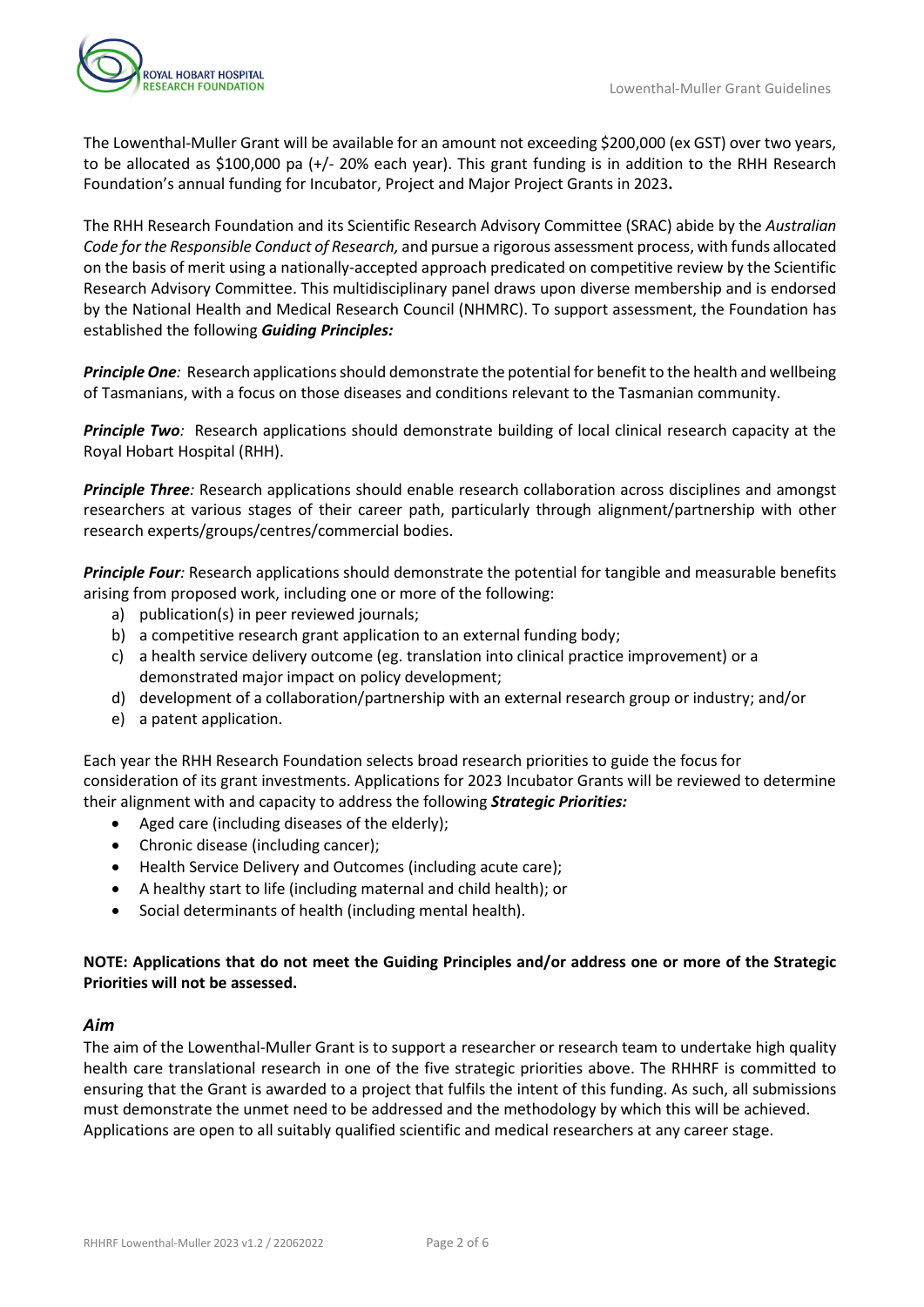

## *General Funding Rules for RHHRF Grants*

All submissions must be made using the relevant RHH Research Foundation Grant form and should consider the general funding rules outlined below:

- All submissions will be assessed upon the merit of the proposed project, particularly the extent to which the proposal meets the Foundation's guiding principles; project scientific quality; significance, innovation; benefit to the Tasmanian community and team quality and capability relative to opportunity
- The project and intended outcomes must demonstrate alignment with the RHHRF's strategic research principles and priorities;
- The project must demonstrate a scientific approach to investigation in terms of its feasibility, rationale, translational methodology, timeframes and innovation;
- The proposal must identify adequacy of resourcing, either solely through this grant program, or through additional sources of funding/in-kind support;
- It is not the intention of the RHH Research Foundation's grants to duplicate funding received from other sources, including the NHMRC, but to support additional work or a new program of works. If the project is part of a larger program of work, applicants **must** describe additional funding received from any other funding body in Section 3 of the application form (Budget). Alternatively, if the project is under consideration for funding from any other funding body, applicants **must** provide details including the funding body, award type, name, category, date when outcome will become known and reference/application number if known in Section 3;
- The proposal must demonstrate the manner by which the research findings may result in translation to a health service delivery outcome, either directly or as a consequence of subsequent policy development/adjustment;
- At least 80% of research (including investment of grant funds) must occur within Tasmania involving local health professionals, unless a satisfactory rationale for this is provided, and the CIA must be resident in Tasmania during carriage of the Grant;
- The research team must include at least one paid member of staff/formal appointment to the RHH and this person must be actively engaged in clinical and/or health service delivery; and
- No more than 25% of grant funding should be applied to purchase of equipment unless a satisfactory rationale for this is provided.

## *Specific Rules for the RHHRF Lowenthal-Muller Grant*

Whilst the Chief Investigator A is leading the Lowenthal -Muller project it would be considered detrimental to their own project if they were to be named in a Major Project Grant submission for the same period. The CIA is therefore precluded from simultaneously undertaking the following roles:

- CIA on a Major Project EoI in the current grant round
- CIB, CIC etc. on a Major Project EoI in the current grant round
- CIA on a Major Project that was awarded within a previous grant round and is ongoing, including approved extensions

The CIA can however undertake the role of CIA (or CIB, CIC etc.) for an Incubator and/or Project Grant submission in the current grant round. Refer to the RHHRF Capping Rules Tabl[e here.](https://www.rhhresearchfoundation.org/sites/default/files/wysiwyg_images/rhhrf_capping_table_2023_grant_round.pdf)

Travel expenses may be included in the budget request where travel is essential to the project (eg. fieldwork for patient visits where the project would not be feasible without this) and where these costs are directly related to the project's methodology. No more than 2.5% of grant funding should be applied toward attendance at conferences unless a satisfactory rationale for this is provided.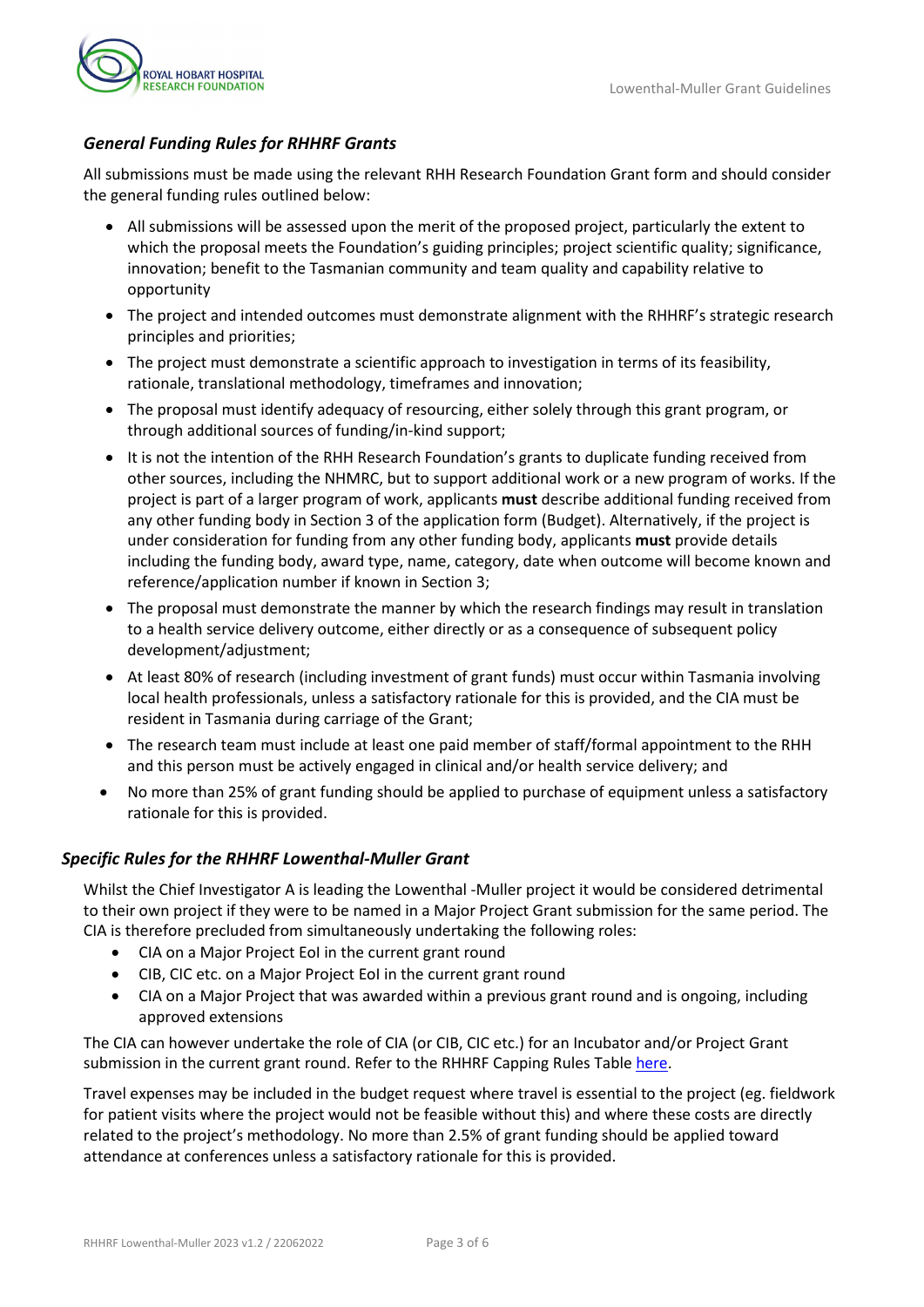

## *Submission*

Applicants mustsubmit their application using the 2023 RHHRF Lowenthal-Muller Grant application form. This is available online at [www.rhhresearchfoundation.org/research/grants](https://www.rhhresearchfoundation.org/research/grants) or by emailing the RHHRF's office on [research@rhhresearchfoundation.org](mailto:research@rhhresearchfoundation.org)

In preparing their submission, applicants are urged to closely consult with research colleagues, including UTas grants officers or relevant Department Business Managers (BMs) from within the THS/DOH. The aim of involving a grants officer/BM is to ensure that your application fully considers all aspects associated with ethics approval, budget items, current and future capacity, associated resource needs, other sources of support etc. The grants officer/BM can then also support successful grant recipients in undertaking the various administrative elements associated with implementation and reporting against the project. The importance of this aspect of your submission's development and subsequent carriage cannot be overstated. Your grants officer/BM is welcome to contact the RHHRF for further information and advice around our grants program prior to submission if this might be of assistance.

Once completed and signed by each member of the intended research team, the application must then also have certified support from a representative of the CIA's nominated institution with appropriate delegated authority (eg. Head of Department, Head of School, Head of Institute or Hospital Chief Executive); the rationale being that should the grant application be successful, it will be the CIA's nominated institution that will ultimately execute the relevant grant agreement with the RHHRF. In addition, this certification verifies a statement which confirms the project will be accommodated in accordance with the proposal.

The application must be submitted via email to [research@rhhresearchfoundation.org](mailto:research@rhhresearchfoundation.org) **by 5.00pm on the closing date, Thursday 25 August 2022**.

#### *Competitive Review*

Applications will be subject to independent review and assessment by the Foundation's NHMRC-approved Scientific Research Advisory Committee (SRAC) which will then make a subsequent recommendation to the RHH Research Foundation's Board.

Each application will be reviewed against the funding rules above and then assessed against the following criteria:

- Research Quality including Translation and Significance (30%);
- Demonstration of translation outcomes and how these will benefit the health and wellbeing of Tasmanians (30%);
- Potential to build local research capacity at the Royal Hobart Hospital (RHH) (15%);
- Team composition including feasibility and capacity to enable research collaborations across disciplines and stages of career (15%); and
- Budget (10%).

The Scientific Research Advisory Committee will meet in October 2022 in order to reach a collective view arising from individual assessment of the applications, undertaken using a formal protocol. Any further details requiring clarification will be sought following that time. The Committee will then make its recommendation to the Board to select for this Grant, allowing consideration at the Foundation's Board meeting on 27 October 2022.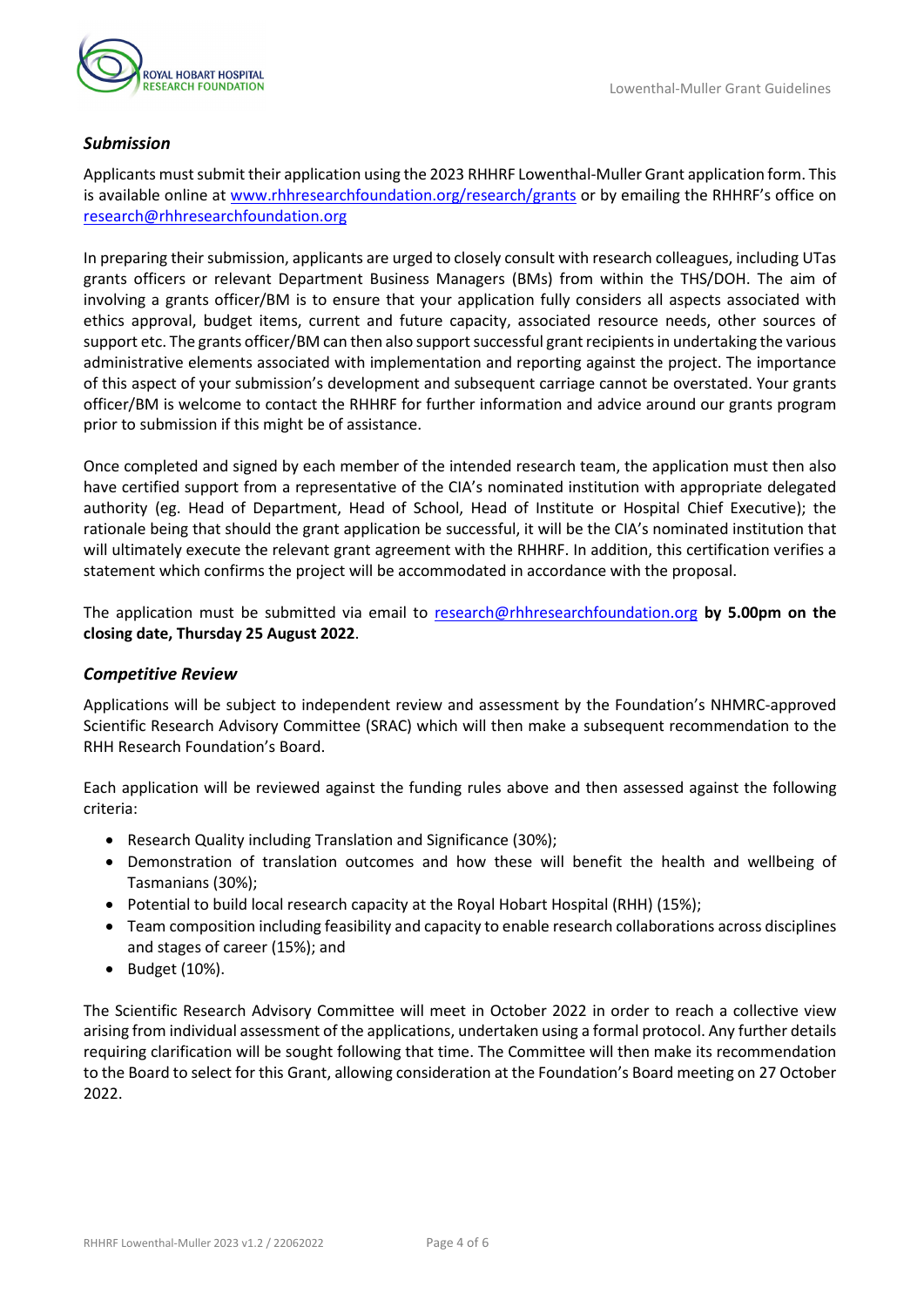#### *Outcome*

The decision of the Board is final. It is intended that outcomes will be communicated to applicants by early November. A formal Grant Agreement will be drawn up between the RHH Research Foundation and the successful applicant's nominated institution (i.e. either UTas or the THS/DOH) and it is anticipated that this will be ready for execution in December with funds to flow and for research to commence in January 2023. Unsuccessful applicants will be notified in writing and may seek feedback on their application upon request.

The RHH Research Foundation wishes to highlight that its grants program receives a considerable volume of submissions, well in excess of its financial capacity. Given the highly competitive nature of the research grant program, successful applicants are advised that failure to execute a Grant Agreement within ninety (90) days of its issue by the RHH Research Foundation will result in the offer of funds being rescinded, unless a request for extension is granted by the Scientific Research Advisory Committee.

Further, if the entity nominated by the researcher in the agreement does not invoice the RHH Research Foundation for the full amount of funds nominated in the Grant Agreement within ninety (90) days of its execution, the offer of funds will be rescinded, unless a request for extension is granted by the Scientific Research Advisory Committee. However, it should be noted that funds can only be released by the RHH Research Foundation upon provision of evidence of ethics approval wherever this may be required. To achieve this in a timely manner, researchers must apply for any necessary ethics approval immediately upon advice of their application's successful status. Evidence of commencement of the ethics submission process must be provided to the RHHRF by 31 January 2023. The value of involving a grants officer/Business Manager in facilitating these activities in a timely manner again cannot be overstated.

### *Carriage of the Grant Project*

The funded project should be completed over the two year period following execution of the contractual agreement, ideally over the period from January 2023 to December 2024 once Grant Agreements are signed, ethics approval is gained and funds have flowed from the RHH Research Foundation to the researcher's nominated institution.

As part of the formal Grant Agreement researchers will be asked at a minimum to submit progress reports every six months and a final report at the conclusion of the grant period, to be provided to the Scientific Research Advisory Committee.

Should any aspects of the intended project change at any time, the RHH Research Foundation must be formally advised at the earliest opportunity. While extensions to the funded grant projects are generally not available, contact should be made to the RHH Research Foundation via the RAO or Business Manager at the earliest opportunity should such a situation arise. Extensions can only be made at the discretion of the Scientific Research Advisory Committee. The preferred timeframe for the receipt of extension requests is no later than six weeks prior to intended project completion as outlined under the Grant Agreement.

It should be noted that evidence of any subsequent publications, presentations, and/or additional funding will be sought as part of the Grant Agreement, together with formal acknowledgement of the RHH Research Foundation's involvement in funding the research project.

#### *Promotional opportunities*

The Foundation may ask the CIA and/or other members of the project team to assist in its promotional activities by participating in media, publicity, stakeholder and fundraising events from time to time. This may include being a guest speaker at one of our fundraising events, participating in a media interview, contributing to our Quest newsletter, presenting to benefactors and/or featuring on our social media channels.